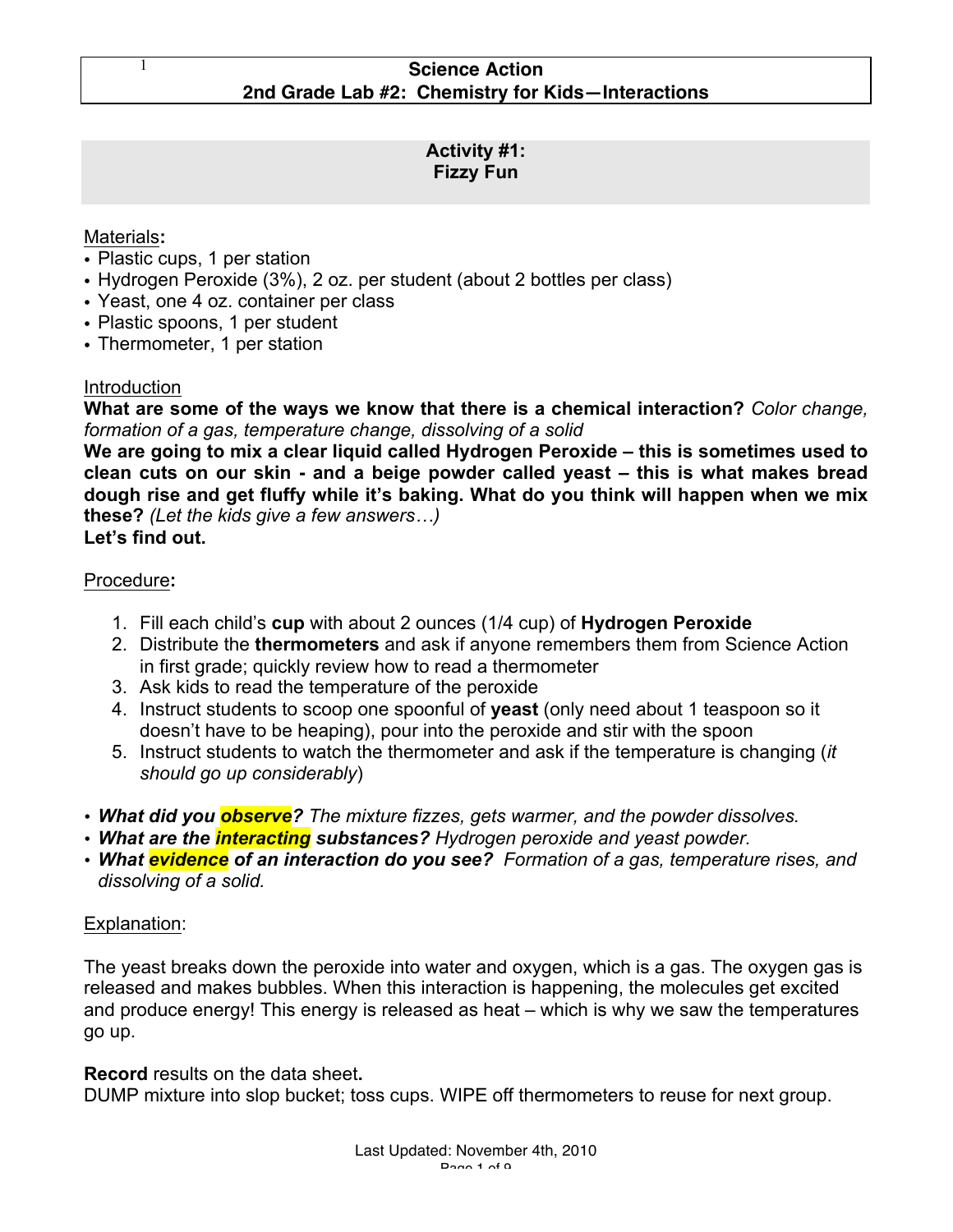#### **Activity #2: Acids and Bases**

# **A. BTB plus VINEGAR**

Materials**:**

- BTB solution, 1 bottle per group for refills
- 6 small plastic cups for BTB, 1 per work station
- Vinegar, 1 bottle per group for refills
- 6 small squeeze bottles filled with vinegar, 1 per work station
- Baking soda solution, 1 bottle per group
- 6 plastic cups/bowls for Baking Soda Solution, 1 per work station
- Disposable transfer pipettes, 1 per Baking Soda Solution bowl
- Slop bucket

# Introduction

BTB is a chemical (indicator) that will change color in slightly acidic or slightly basic environments. It's full name is bromothymol blue, but we call it BTB for short.

## Procedure**:**

- 1. Pour approximately 1/4-cup **BTB solution** in the **small plastic cups**.
- 2. Distribute **squeeze bottles of vinegar** to each student

3. Instruct students to add a few squirts of **vinegar** into the cup with BTB (until color changes from blue to yellow).

- *What did you observe? Color changes from blue to yellow*
- *What are the interacting substances? Vinegar and BTB*
- *What evidence of interaction do you see? Color change to yellow*

Explanation*: Vinegar is an acid. When an acid is added to BTB, the color will turn yellow.*

**Record** results on the data sheet**. Keep the BTB/vinegar cups as is.**

**B.** Now let's try adding some **BAKING SODA** solution to the cup and see what happens.

## Procedure, continued:

4. Place **Baking Soda Solution bowls** and **pipettes** around the table

5. Instruct students to use pipettes to add Baking Soda Solution to the cups of BTB and vinegar (try to make sure pipettes don't actually touch the BTB/vinegar solution; if so just replace that pipette for the next group)

- *What did you observe? Color changes back to blue*
- *What are the interacting substances? Baking soda and BTB*
- *What evidence of interaction do you see? Color change to blue*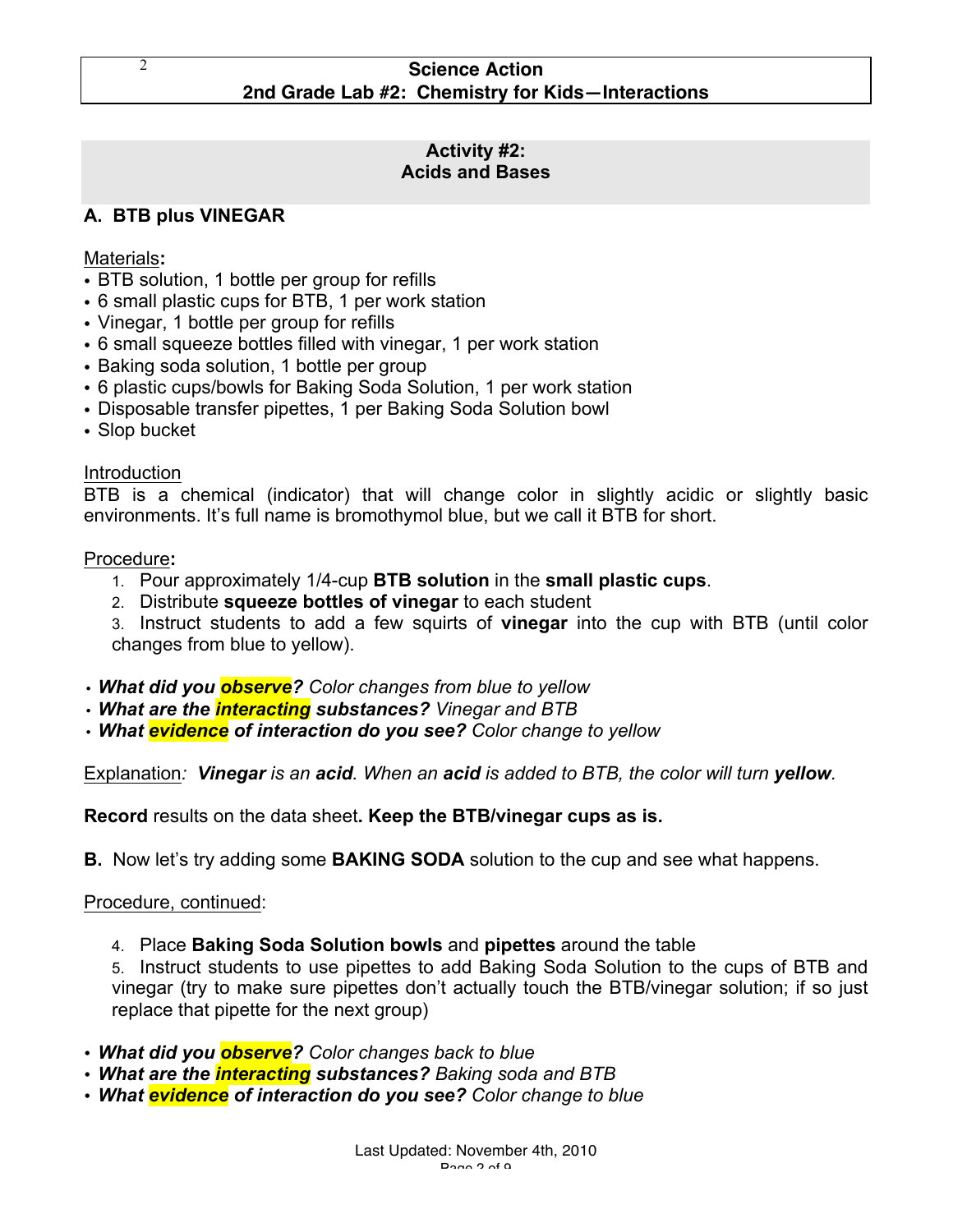Explanation*:* 

*Baking soda is a base. A chemical that is slightly basic, such as baking soda, will turn BTB solution blue.*

**Record** the results on the data sheet.

DUMP solution in slop bucket.

# **C. VINEGAR plus BAKING SODA**

**Materials** 

- Plastic bowls\*,1 per work station
- Baking Soda powder, 1 container per group for refills
- 3 plastic cups/bowls for Baking Soda powder
- Spoon, 1 per Baking Soda container
- (Keep the Vinegar bottle & the 6 small squeeze bottles of vinegar for this part)

# Procedure, *continued*

- 6. Give each student a **plastic bowl** and set out the **Baking Soda containers**.
- 7. Instruct students to **spoon** two scoops of **Baking Soda** powder into their bowl.
- 8. Instruct students to squeeze some **vinegar** into the bowl.
- 9. The mixture will start fizzing, the baking soda will "disappear"

10. Have the students hold the cup in their hand so that they can feel the cup getting colder as the vinegar and baking soda react.

## · *What did you observe?*

- 1. *a white solid plus a colorless liquid are mixed and it produces fizzing*
- 2. *the white solid "disappears"*
- **3.** *the resulting solution gets colder*

# • *What are the interacting substances? vinegar and baking soda*

## · *What evidence of interaction do you see?*

- 1. *fizzing (formation of a gas)*
- 2. *disappearance of a solid*
- 3. *temperature change (it drops)*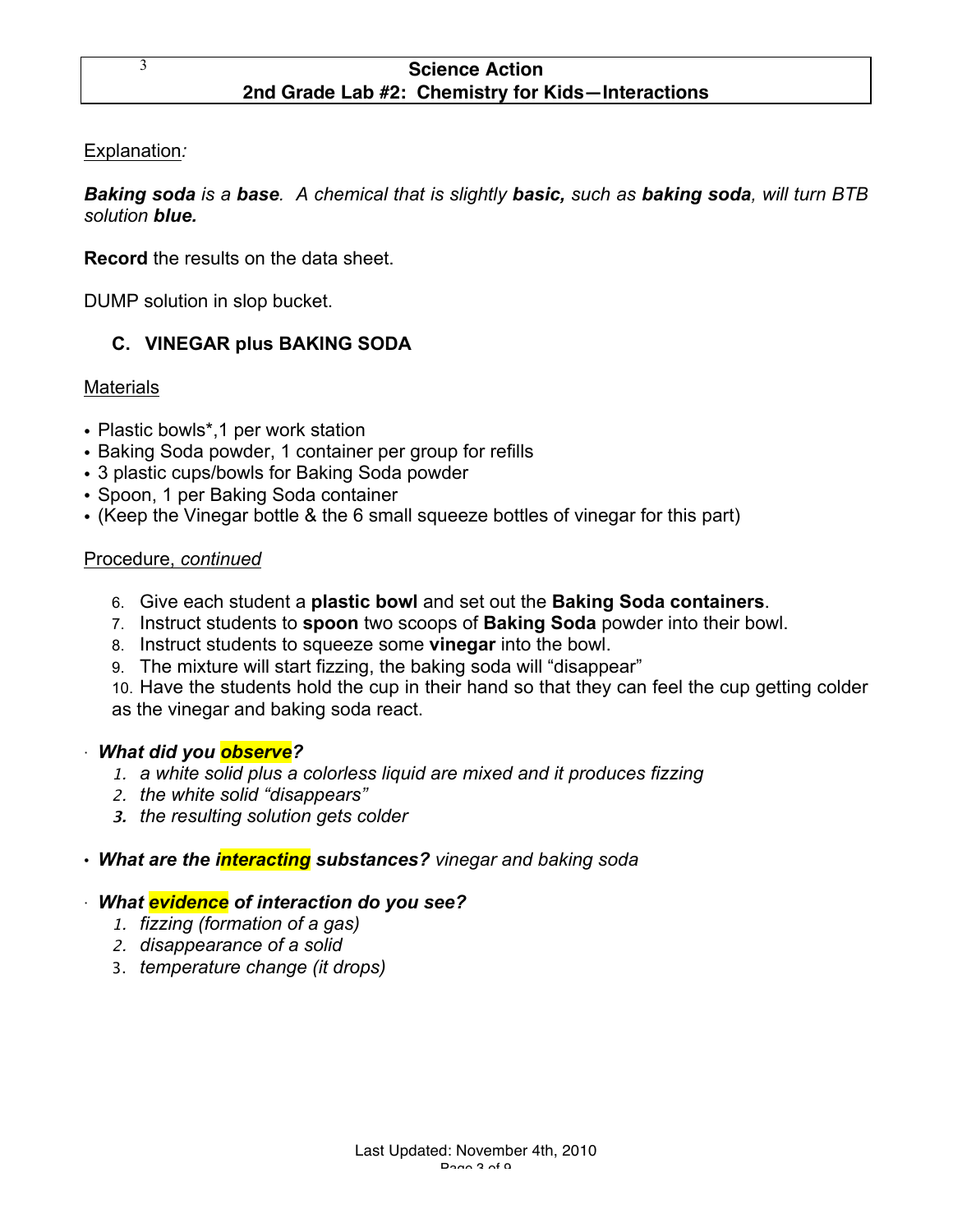# Explanation*:*

*When vinegar and baking soda are mixed, they react to form carbon dioxide gas, which we see as bubbles (fizzing) in solution (the other product is sodium acetate solution). As the baking soda reacts, it "disappears" as the reactants are consumed and the products of the reaction (a gas and a solution) are formed. The temperature of the products decreases because the reaction is endothermic (the reaction absorbs energy in the form of heat from its surroundings - which we observe as the system getting colder).*

## **Record** results on data sheet.

DUMP each solution and put bowls\* aside to rinse between classes.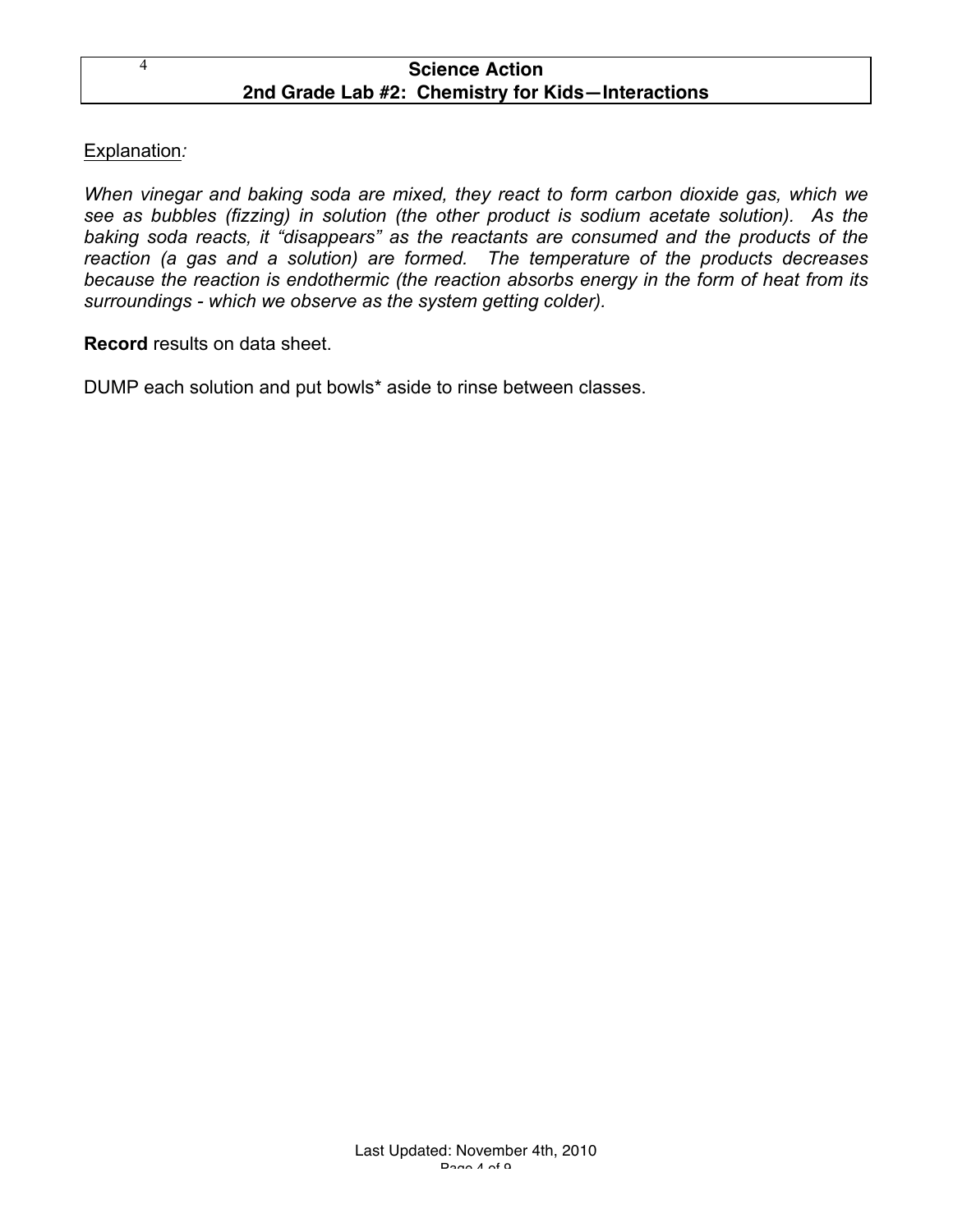# **Activity #3 Chemical Indicators & Invisible Ink**

# **Materials**

- Goldenrod Paper, cut into strips, 1 per student
- Baking Soda Solution, 1 bottle per table
- 1 plastic cup/bowl for Baking Soda Solution
- White Paper, cut into 4"x4" inch squares, 1 per student
- 6 black pens
- Q-Tips, 1 per student
- Foam Plate, 1 per work station
- Corn Starch solution, 1 bottle to share
- 6 cups/bowls for Cornstarch solution
- Popsicle sticks
- Iodine solution, 1 bottle to share
- 4 bowls for Iodine solution
- 6 small sponge brushes
- Ziptop bags, 1 per student

#### Introduction

**What are some things you can observe to let you know that there has been a chemical interaction?** *Color change, formation of a gas, temperature change, dissolving of a solid*

**If you have a swimming pool, you might have seen chemical indicator strips like these.**  (show pool tester strips) **There are chemicals on the paper that mix with the chemicals in the pool water to change color and let you know if the water is safe to swim. There is a chemical interaction right on the paper!**

## **Let's try a different type of indicator paper right now.**

Procedure**:**

- 1. Give each child a piece of **goldenrod paper**
- 2. Place the **Baking Soda Solution** in the middle of the table
- 3. Instruct students to dip part of the paper into the solution
- *What did you observe? At first the paper just looks wet, but then the message turns red.*
- *What are the interacting substances? Baking soda solution and goldenrod paper.*
- *What evidence of an interaction do you see? Color change – the yellow paper turns red.*

Explanation: The dye in goldenrod paper is an acid-base indicator. It will turn red when it interacts with a base like baking soda, and will turn back to yellow if it interacts with an acid.

DUMP paper; set aside Baking Soda Solution.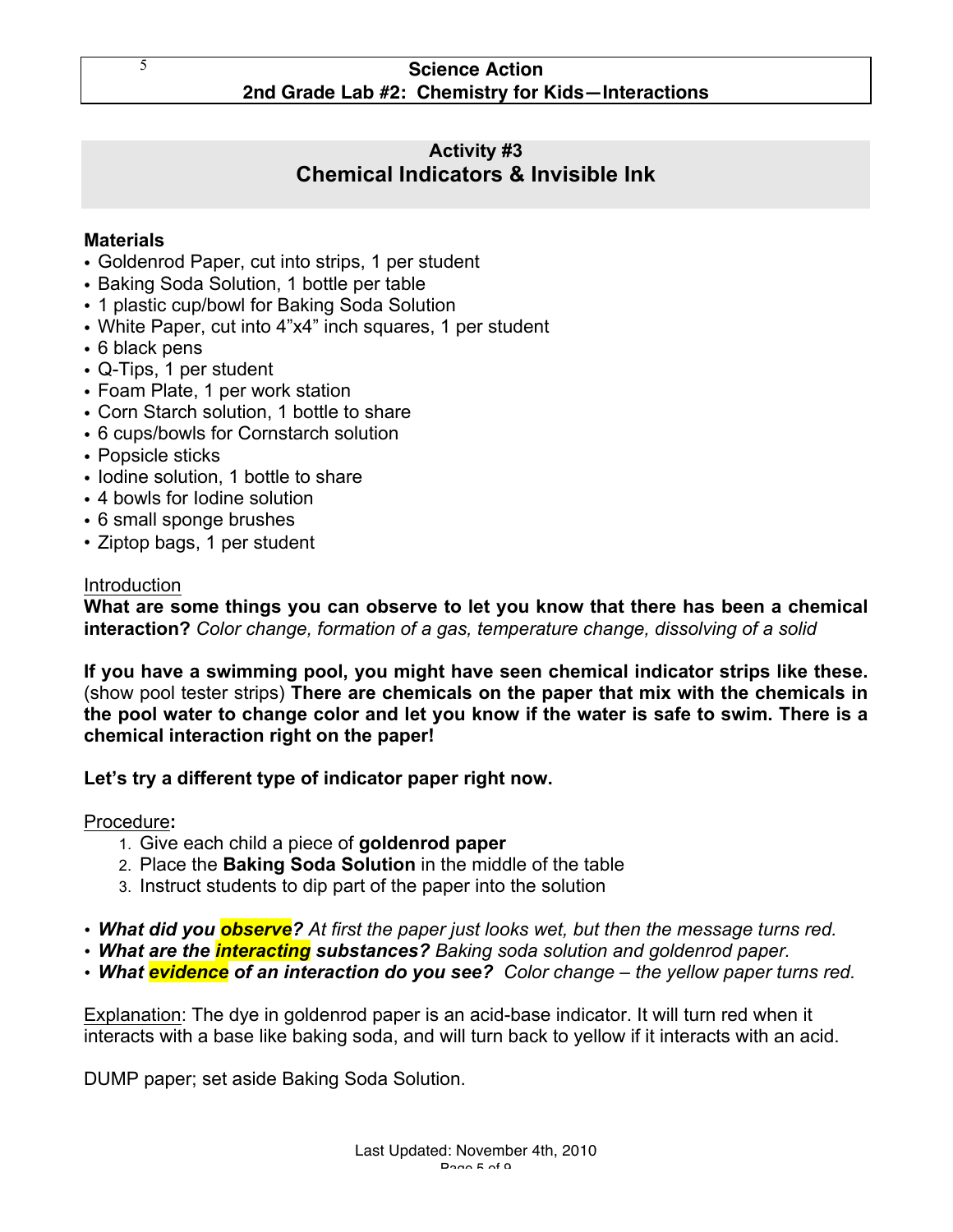# **Now we will use another type of chemical indicator to write an invisible message!**

#### Procedure:

- 1. Give each child a piece of **white paper** and a **pen** to write their name
- 2. Instruct students to place the paper on the **foam plate** (to contain any excess liquid).
- 3. Parent Volunteer: Pour **Cornstarch Solution** into cups/bowls (about half full; if solution
- is clumpy, use **Popsicle sticks** to stir); pass out **Q-Tips**

4. Instruct students to dip Q-tip into the Cornstarch Solution and then write a message (initials or a shape are easiest) with the wet Q-tip on the white paper.

5. Have the students lightly dip a **sponge brush** in the **iodine solution** and gently rub over their secret message. The message will show up in dark purple on a light purple background.

Safety Tip: Iodine can be used on cuts to kill germs because it is poisonous to living things. Drinking or eating iodine could make you sick.

- **What did you observe?** At first paper looks white
- **What are the interacting substances?** Corn starch solution and Iodine
- **What evidence of interaction do you see?** Color change-dark purple on a light purple background

Explanation: Iodine interacts with starch. Since the cornstarch message has a lot of starch, it turns purple. The paper has some starch in it also, so it turns color too.

#### **Record** results on data sheet

Place the wet secret message in a ziptop bag; Students may take home their paper

WIPE plates off between groups and reuse the plates.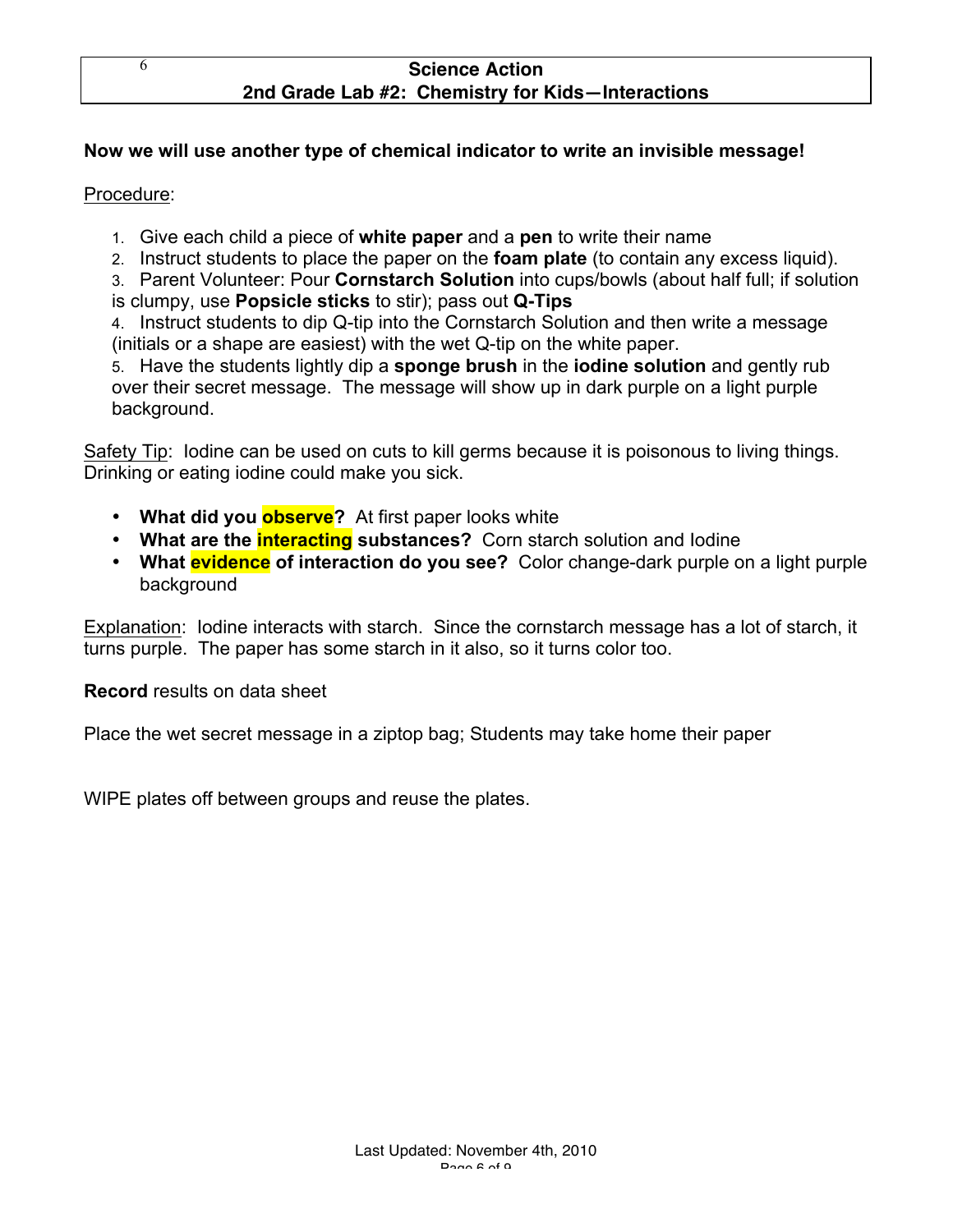# **Activity #4: Making Slime**

# Materials

- Diluted Elmer's Original All-Purpose Glue Solution, 1 bottle per group
- 6 plastic bowls/cups for Glue Solution
- Foam bowls, 1 per student
- Spoons, 1 per student
- Borax Solution, 1 bottle per group
- 6 plastic bowls/cups for Borax Solution
- Disposable Transfer pipettes, 1 per student
- Food coloring, 3-4 colors per group
- Ziploc bags, 1 per student
- Paper towels
- Baby wipes

## Introduction

We are going to mix two different liquid chemicals together. When they interact, they form a new chemical called a polymer. The liquids that we are going to mix together are a glue solution and Borax solution.

## Procedure

- 1. Pass out **bowls** and **spoons** one each per child.
- 2. Set up **containers of glue** at each work station.
- **3.** Have each child place 2 spoonfuls of glue solution into the foam bowl.

**4.** Now add **1 drop** of **food coloring** and instruct students to stir. (Let them pick which color they want but parent should add the drop.) *It is important to use only ONE drop of food coloring, as more will stain their hands, clothes and also furniture at home!!*

*Let's look at the glue mixture, and describe it.* 

- *Is it a solid or liquid?* Liquid
- *Is it thick or runny?* Thick
- *What color is it?* White, then the color of the food coloring
- *Did the glue and food coloring interact?* Yes
- *What evidence of interaction do you see?* Color change

*Let's look at the Borax solution and describe it.* 

- *Is it a solid or a liquid?* Liquid
- *Is it thick or runny?* Runny
- *What color is it?* Colorless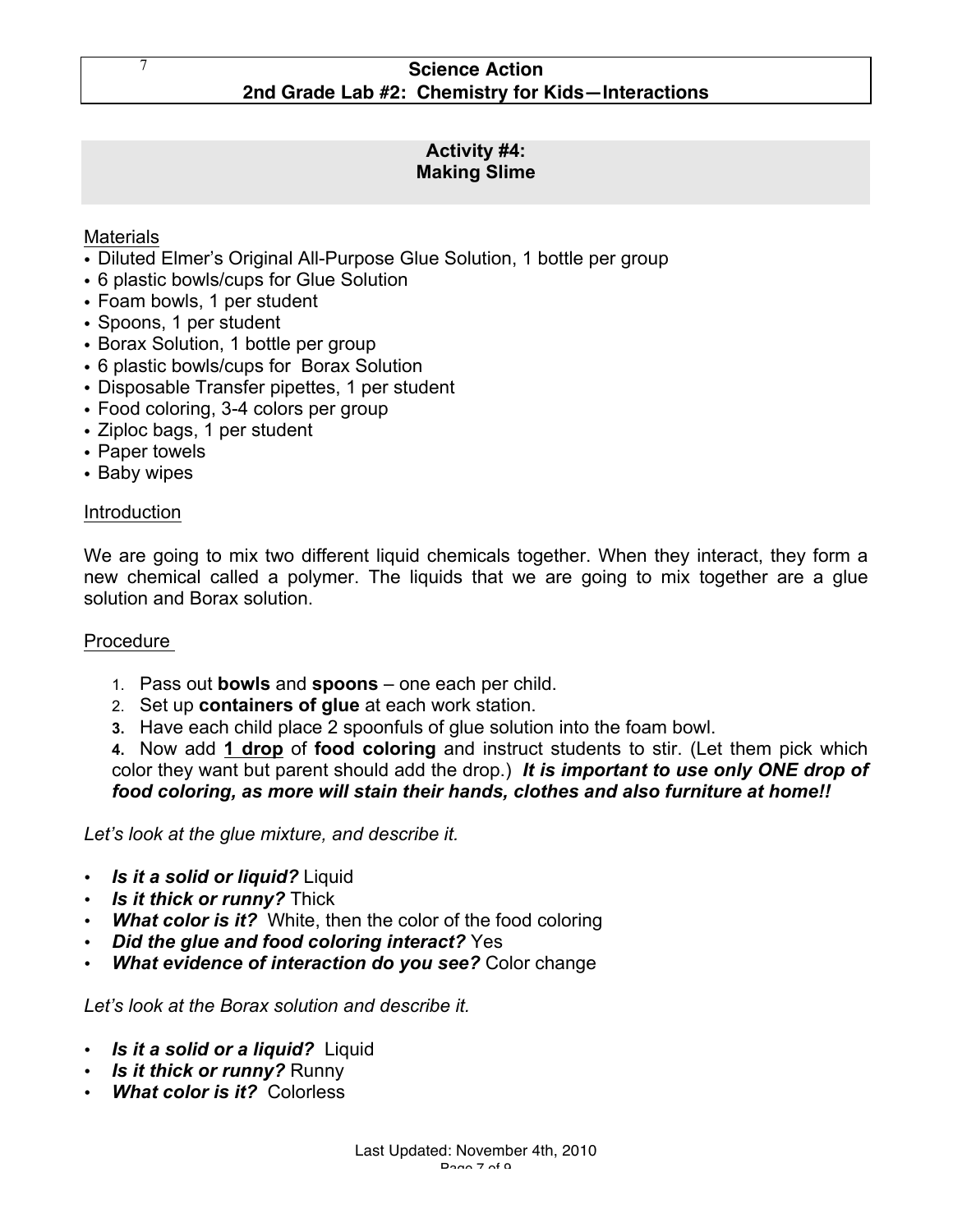5. Place **Borax Solution** containers at each work station along with one **pipette** per container.

6. Instruct students to use **pipettes** to add 2 droppers of **Borax Solution** to the glue solution in the bowl and stir with **spoon**. You will begin to feel the slime forming as you stir. Continue to add borax – a little at a time - until the slime has formed and is no longer runny. Once it is a solid material, students can shape it with their hands to squeeze out any excess liquid and make it more uniform. The more borax solution you add, the thicker your slime will be. You should be able to get a nice, bounceable ball of slime.

Hints:

- If it is too sticky, add a little more borax solution.
- If it is too wet, knead it with your hands to squeeze out the extra borax solution.
- The more borax solution you add, the thicker your slime will be.

Ask the kids to describe their new compound.

- *Is it a solid or liquid?* It is actually something in between
- **Is it thick or runny?** Very thick, not sticky anymore
- **What color is it?** Color of the food coloring
- *Is this putty different from the glue and borax?* Yes
- *Did the glue and borax interact?* Yes
- *What evidence of interaction did you see?* Formation of a new material.

*The glue and the borax interacted when they were mixed together and formed a new chemical that is different than the two materials that we started with.* 

Put the slime into a **Ziploc bag** so the kids can take home their own slime. Pass out baby wipes and be sure the kids wipe their hands.

DUMP bowls and spoons.